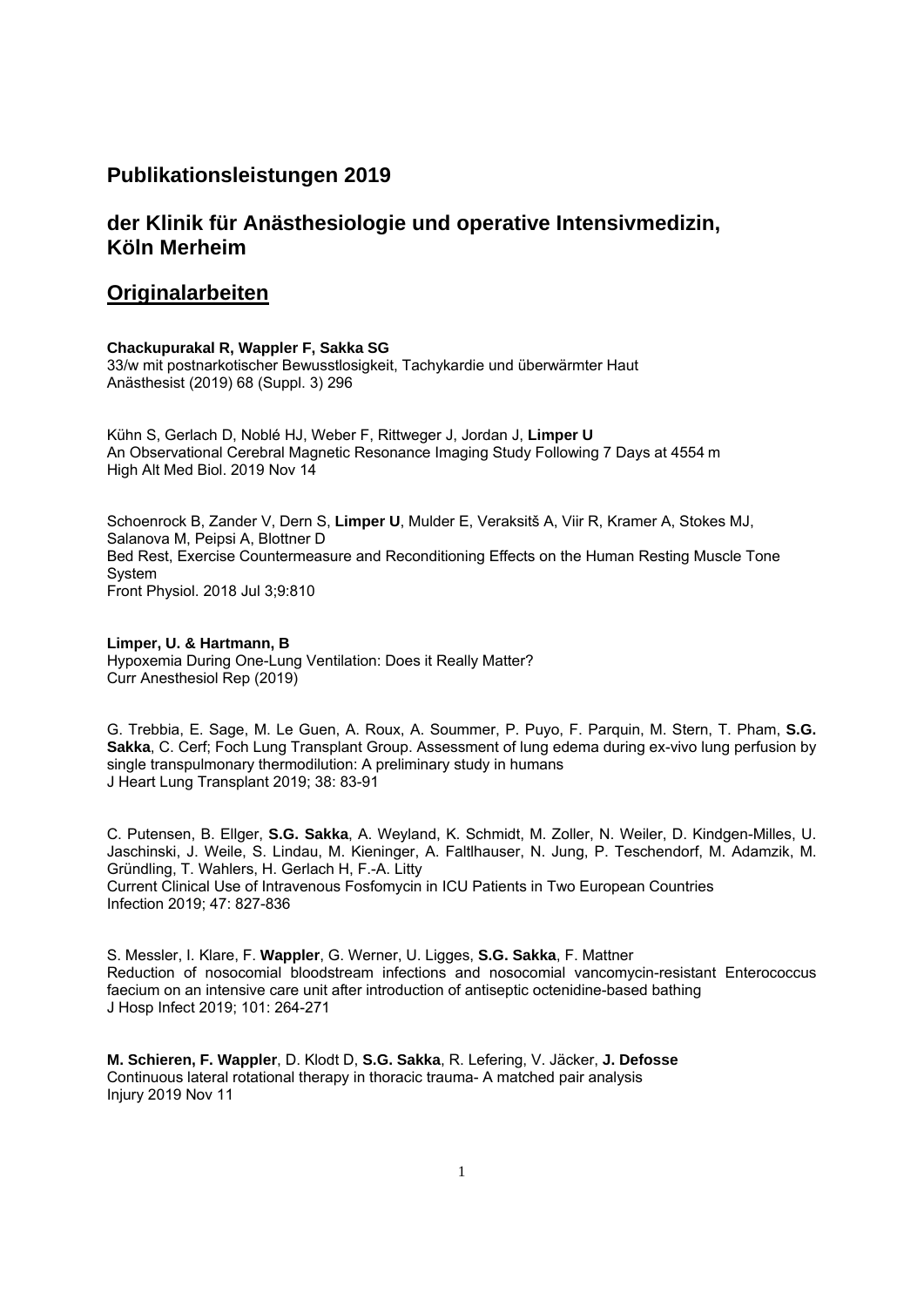**Schieren M**, Kleinschmidt J, Schmutz A, Loop T, Staat M, Gatzweiler KH, **Wappler F, Defosse J** Comparison of forces acting on maxillary incisors during tracheal intubation with different laryngoscopy techniques: a blinded manikin study Anaesthesia. 2019 Dec;74(12):1563-1571

**Defosse J**, Grensemann J, Gerbershagen MU, Paffrath T, **Böhmer A**, **Joppich R**, Lefering R, **Wappler F**, **Schieren M**; TraumaRegister DGU® Die kontinuierliche laterale Rotationstherapie bei Patienten mit Thoraxtrauma: eine Analyse aus dem TraumaRegister DGU®

Med Klin Intensivmed Notfmed. 2019 Mar 28

Galetin T, Bretzke P, Lopez-Pastorini A, **Schieren M**, Koryllos A, Kosse N, Schnell J, **Defosse JM**, **Wappler F**, Stoelben E

Rationale and design of PASSAT - patients' satisfaction with local or general anaesthesia in videoassisted thoracoscopic surgery: study protocol for a randomised controlled trial with a non-randomised side arm to evaluate patients´ staifaction with local and regional anaesthesia in video-assisted thoracoscopic surgery

Trials. 2019 Feb 27;20(1):149

### **Schieren M, Wappler F**  Kaffee, Kippe, Kaugummi – Mythen und Fakten zur präoperativen Nüchternheit Anasthesiol Intensivmed Notfallmed Schmerzther. 2019 Feb;54(2):142-145

**Schieren M, Böhmer AB**, Lefering R, Paffrath T, **Wappler F, Defosse J** Impact of body mass index on outcomes after thoracic trauma-A matched-triplet analysis of the TraumaRegister DGU® TraumaRegister DGU Injury. 2019 Jan;50(1):96-100

**Schieren M, Wappler F**, Fröhlich M, Galetin T, **Böhmer AB**, **Defosse J** Deutschlandweite Umfrage zur präklinischen Therapie des Thoraxtraumas Anästh Intensivmed 2019;60:551–557

Galetin T, **Defosse J, Schieren M**, Marks B, Lopez-Pastorini A, Koryllos A, Kosse N, **Wappler F**, Stoelben E Sensitivity of chest ultrasound for postoperative pneumothorax in comparison to chest X-ray after lung resecting surgery Eur J Cardiothorac Surg. 2019 Dec 4

Schroeder-Finckh A, Lopez-Pastorini A, Galetin T**, Defosse J**, Stoelben E, Koryllos A Anterior Chest Wall Reconstruction Using Polypropylene Mesh: A Retrospective Study Thorac Cardiovasc Surg. 2019 Aug 8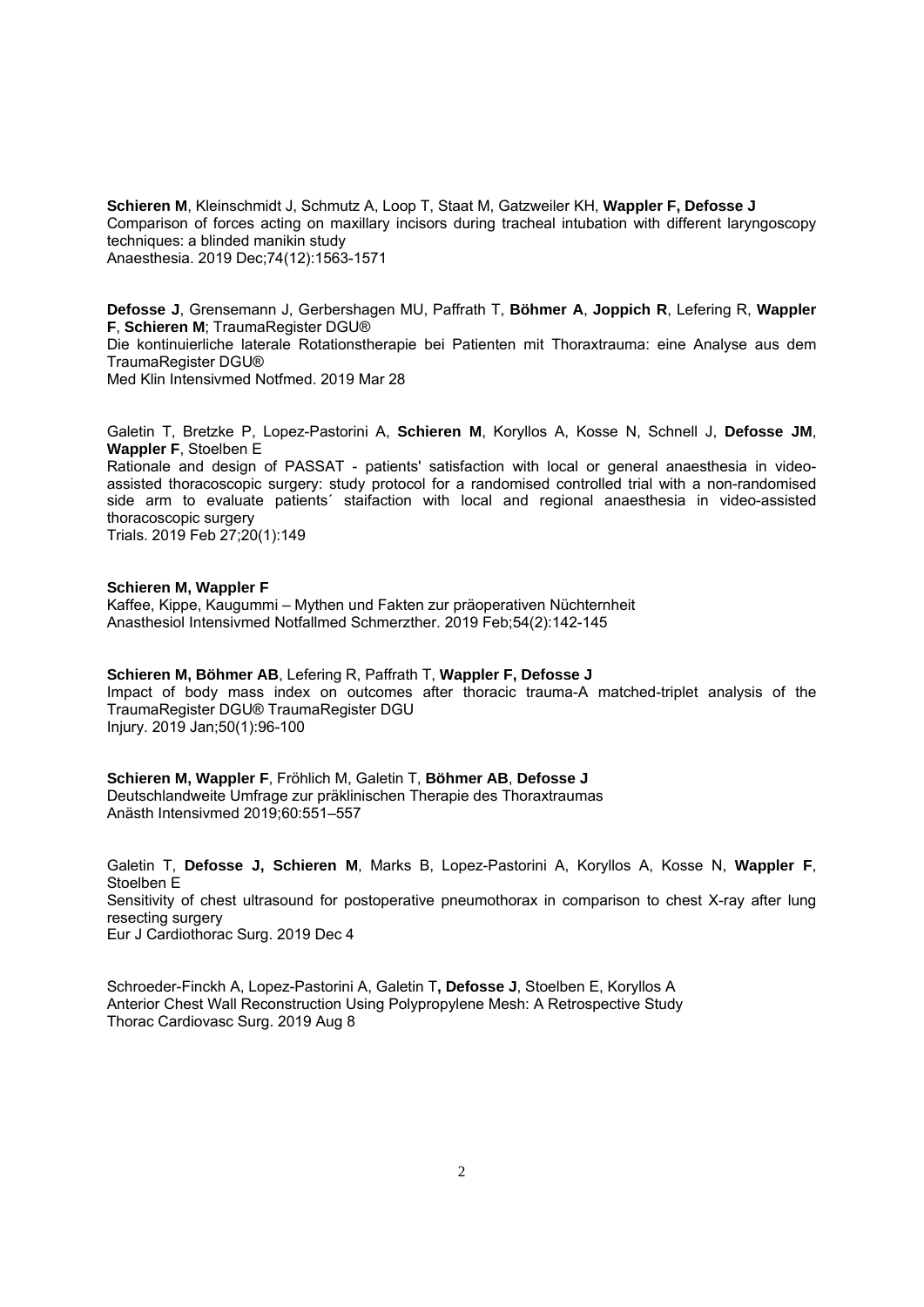Kiss T, Wittenstein J, Becker C, Birr K, Cinnella G, Cohen E, El Tahan MR, Falcão LF, Gregoretti C, Granell M, Hachenberg T, Hollmann MW, Jankovic R, Karzai W, Krassler J, Loop T, Licker MJ, Marczin N, Mills GH, Murrell MT, Neskovic V, Nisnevitch-Savarese Z, Pelosi P, Rossaint R, Schultz MJ, Serpa Neto A, Severgnini P, Szegedi L, Vegh T, Voyagis G, Zhong J, Gama de Abreu M, Senturk M**; Wappler F** PROTHOR investigators; Research Workgroup PROtective VEntilation Network (PROVEnet) of the European Society of Anaesthesiology (ESA)

Protective ventilation with high versus low positive end-expiratory pressure during one-lung ventilation for thoracic surgery (PROTHOR): study protocol for a randomized controlled trial Trials. 2019 Apr 11;20(1):213

### Egyed E, Heiss MM, **Wappler F, Sakka SG**

Successful treatment of abdominal compartment syndrome with chemotherapy in a patient with a newly diagnosed Burkitt lymphoma

Journal of Critical Care 2019; 51: 26 – 28

Kaufmann J, Engehardt T, Steinwegs I, Hinkelbein J, Piekarski F, Laschat M, Böhmer AB, Hellmich M, **Wappler F**.

The influence of education and experience on paediatric emergency drug dosing errors – an interventional questionnaire study using tabular aid

Anästhesiologie & Intensivmedizin 2019; 60: 164 – 171

Schneider MM, Bouillon B, Wappler F, Defosse JM, Sakka SG. Irreführende Drainagemengen beidseitiger Thoraxdrainagen nach multiplem Trauma. Anästhesiologie & Intensivmedizin 2019; 60: 338 – 341.

Kleinbrahm K, **Wappler F, Sakka SG**

Stellenwert des Procalcitonins als Sepsis-Marker Anästhesiologie Intensivmedizin Notfallmedizin Schmerztherapie 2019; 54: 424 – 433

## **Hardt K, Wappler F**

Präoperative Risikoevaluation Journal Club AINS 2019; 8: 115 – 124

Bürkle H, Geldner G, Koch T, Rossaint R, **Wappler F**, Zwißler B Verwirrungen vermeiden Deutsches Ärzteblatt 2019; 116: A1668

### **Kaufmann J, Bode K**, Puder C, **Laschat M**, Engelhardt T, **Wappler F**

Transglottic corticosteroid injection for treatment of soft post-intubation subglottic stenosis: a retrospective analysis of 26 children Eur Arch Otorhinolaryngol 2019; 276: 3419-24

Hohn A, Trieschmann U, Franklin J, Machatschek JN, **Kaufmann J**, Herff H, Hinkelbein J, Annecke T, Böttiger BW, and Padosch SA Incidence of peri-operative paediatric cardiac arrest and the influence of a specialised paediatric anaesthesia team: Retrospective cohort study

Eur J Anaesthesiol 2019; 36: 55-63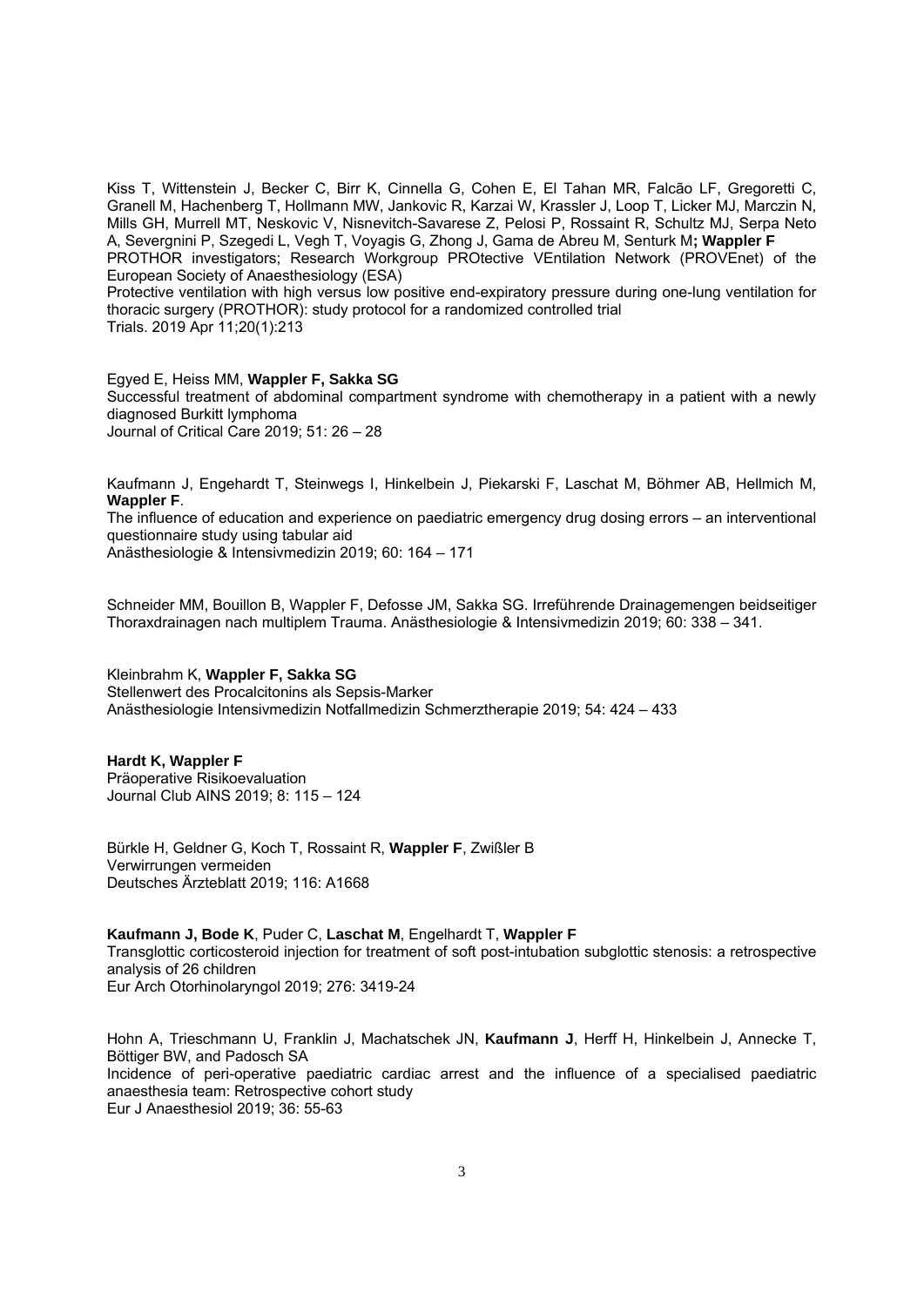Gerner P, Pallacks F, **Laschat M**, Hermanns-Clausen M. Health damages after ingestion of button batteries in childhood Bundesgesundheitsblatt Gesundheitsforschung Gesundheitsschutz. 2019 Nov;62(11):1354-1361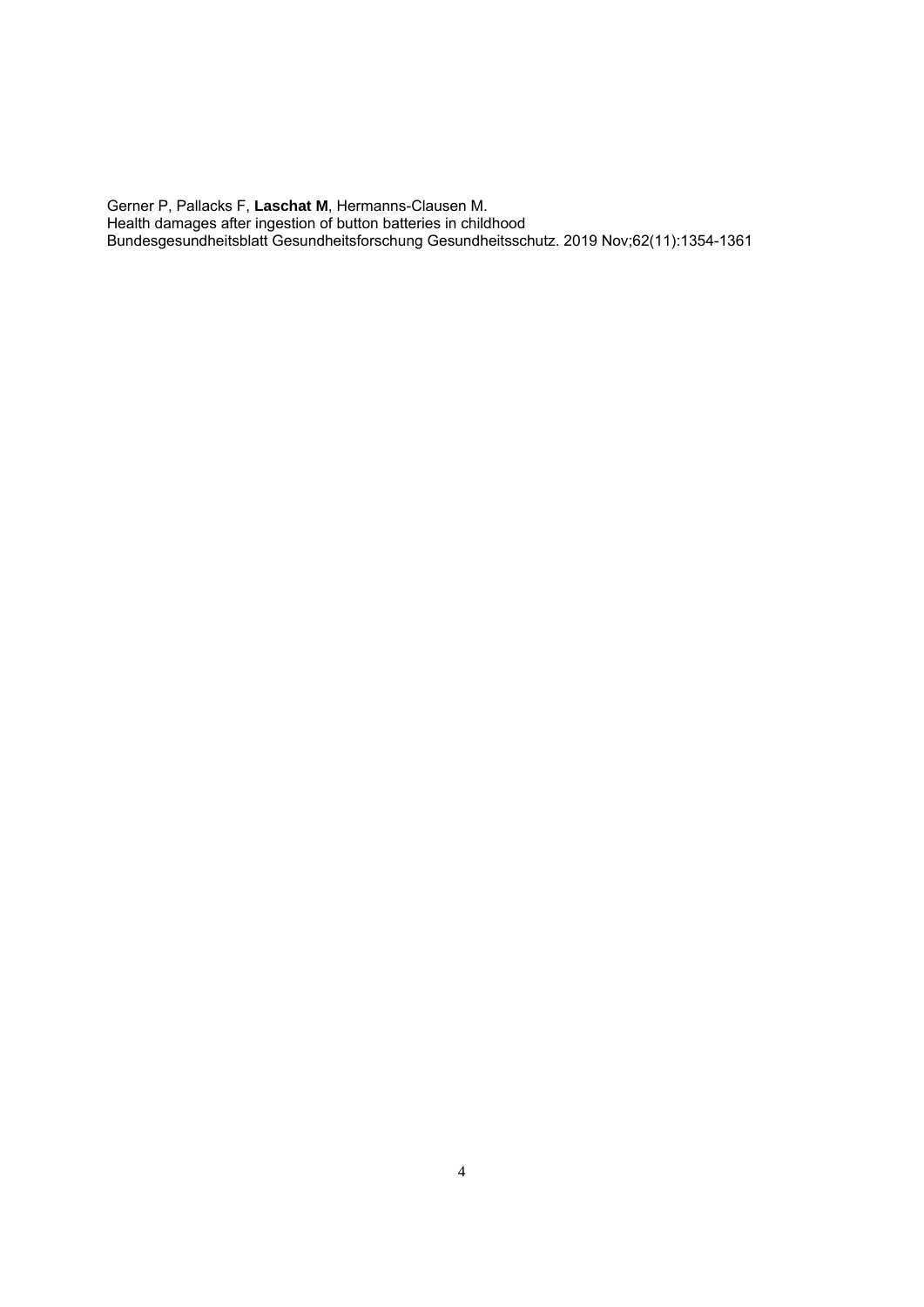### **Fallberichte:**

E. Egyed, M.M. Heiss, **F. Wappler, S.G. Sakka**. Successful treatment of abdominal compartment syndrome with chemotherapy in a patient with a newly diagnosed Burkitt lymphoma. J Crit Care 2019; 51: 26-28

M.M. Schneider, B. Bouillon, F. **Wappler, J.M. Defosse, S.G. Sakka**. Irreführende Drainagemengen beidseitiger Thoraxdrainagen nach multiplem Trauma. Anästhesiologie und Intensivmedizin 2019; 59: 729-732

**S.G. Sakka**. Assessment of intestinal perfusion by a new balloon-tipped transpyloric probe. Crit Care 2019; 23: 49. doi: 10.1186/s13054-019-2326-8

### **Übersichtsarbeiten:**

K. Kleinbrahm, **F. Wappler, S.G. Sakka**. Role of procalcitonin as a sepsis marker. Anaesthesiol Intensivmed Notfallmed Schmerzther 2019; 54: 424-433

**R. Chackupurakal, F. Wappler, S.G. Sakka**. 33-year-old female with postanesthesia unconsciousness, tachycardia and excessively warm skin : Preparation for the medical specialist examination: part 47. Anaesthesist 2019 Oct 17. doi: 10.1007/s00101-019-00668-7

#### **Buchkapitel:**

**S.G. Sakka**. Erweitertes hämodynamisches Monitoring. Kapitel III-1.13. In: Intensivmedizin (Hrsg. J. Eckart, H. Forst, J. Briegel). Ecomed Verlag, Landsberg. 89. Ergänzungslieferung, 2019, pp. 1-14

**S.G. Sakka**. Überwachung des Beatmungspatienten. In: Praxisbuch Beatmung. 7. Auflage. Hrsg. U.v. Hintzenstern, Th. Bein. Urban&Fischer-Verlag, München; 2019, S. 33-45

**S.G. Sakka**. Fallbeispiele: Schwierige Entwöhnung, Pneumonie bei Adipositas permagna, Akutes Lungenödem nach anaphylaktischem Schock. In: Praxisbuch Beatmung. 7. Auflage. Hrsg. U.v. Hintzenstern, Th. Bein. Urban&Fischer-Verlag, München; 2019, S. 161-165

**Böhmer A**. Präoperative Risikoevaluation nach aktuellen Empfehlungen – Ästhetische Chirurgie, Hrsg. von Heimburg Richter Lemperle Ecomed-Verlag, 42. Ergänzungslieferung, April 2019

**M. Laschat**. Bronchoskopie. Kap.1.5 In: Kinder Notfall – Intensiv. 4. Auflage. Hrsg. Kretz et al., Elsevier München 2019

**M. Laschat**. Fremdkörperaspiration bei Kindern. Kap.79. In: Referenz Notfallmedizin 1. Auflage. Scholz, Gräser, Bohn (Hrsg.). Thieme Verlag, Stuttgart 2019

#### **Buchherausgeberschaft:**

**S.G. Sakka**, J. Matten Antibiotikatherapie in der Intensivmedizin Deutscher Ärzteverlag, 3. Auflage, 2019

#### **Kaufmann J.**

Medikamentenfehler bei Kindernotfällen – Analyse des Prozesses und Ansätze zu seiner Verbesserung. In: Herbig N, Poppelreuter S, Thomann HJ, eds. Qualitätsmanagement im Gesundheitswesen. Köln: TÜV Media GmbH, 2019; 1-25